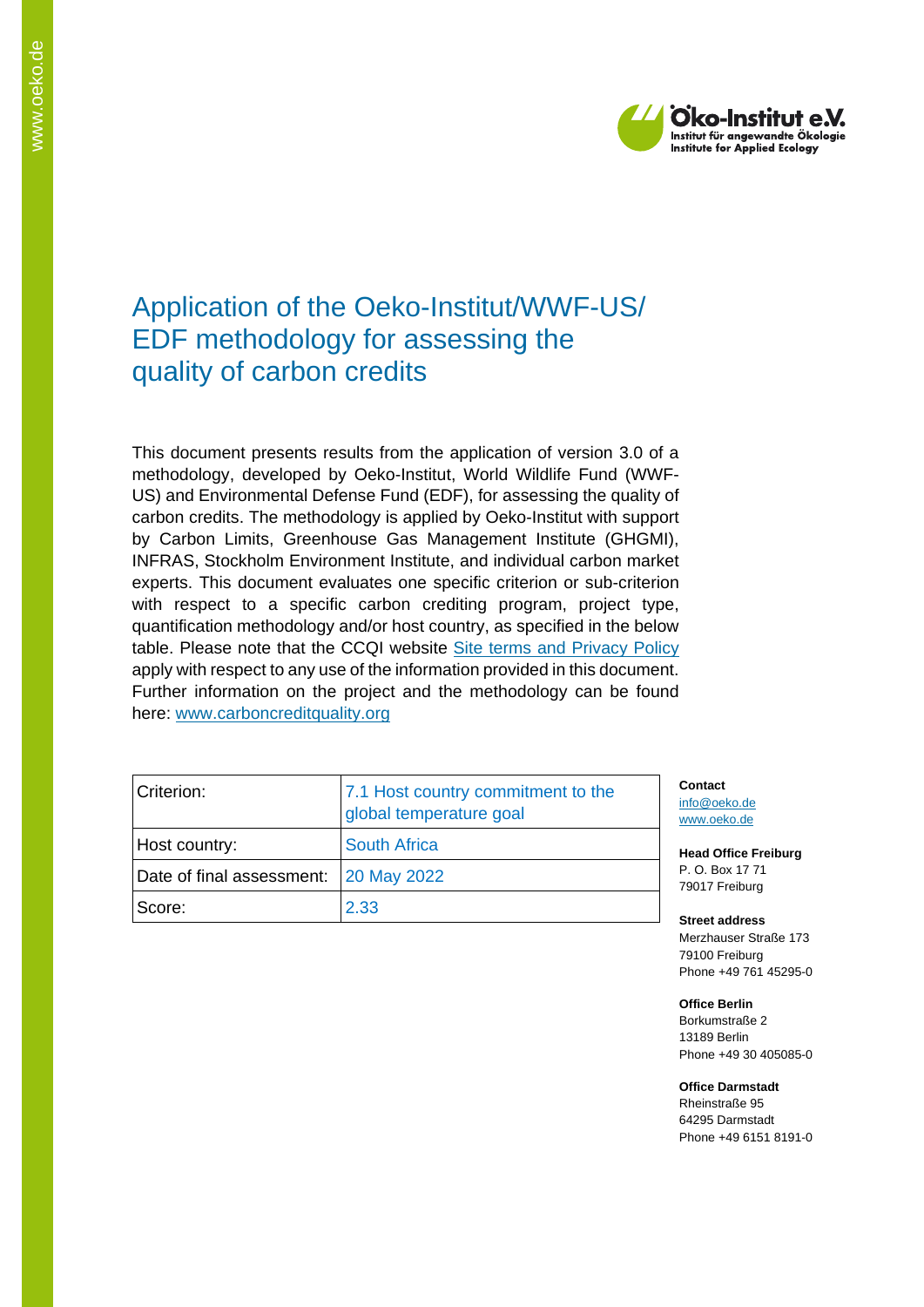# **Assessment**

The methodology assesses whether the host country has communicated a LEDS and whether it has an explicit commitment in the form of a net zero emissions target, including: the timeframe of the target, differentiating between LDCs/SIDS and other economies; the coverage of greenhouse gases and sectors; whether the target is a domestic target or whether it includes the use of international carbon credits; and the legal status of the target.

# **Indicator 7.1.1**

## **Relevant scoring methodology provisions**

"The country has communicated a LEDS."

#### **Information sources considered**

- 1. UNFCCC Communication of long-term strategies [\(https://unfccc.int/process/the-paris](https://unfccc.int/process/the-paris-agreement/long-term-strategies)[agreement/long-term-strategies\)](https://unfccc.int/process/the-paris-agreement/long-term-strategies)
- 2. South Africa's Low Emission Development Strategy 2050 [\(https://unfccc.int/sites/default/files/resource/South%20Africa%27s%20Low%20Emission%20](https://unfccc.int/sites/default/files/resource/South%20Africa%27s%20Low%20Emission%20Development%20Strategy.pdf) [Development%20Strategy.pdf\)](https://unfccc.int/sites/default/files/resource/South%20Africa%27s%20Low%20Emission%20Development%20Strategy.pdf)

## **Assessment outcome**

Yes (3 Points)

## **Justification of assessment**

South Africa has communicated a LEDS on 23 September 2020 (Sources 1 and 2).

# **Indicator 7.1.2**

## **Relevant scoring methodology provisions**

"The country is an LDC and has adopted a net zero emissions target for

a. 2050 or earlier;

OR

b. 2051 to 2069;

OR

c. 2070 or later.

OR

The country is not an LDC and has adopted a net zero emissions target for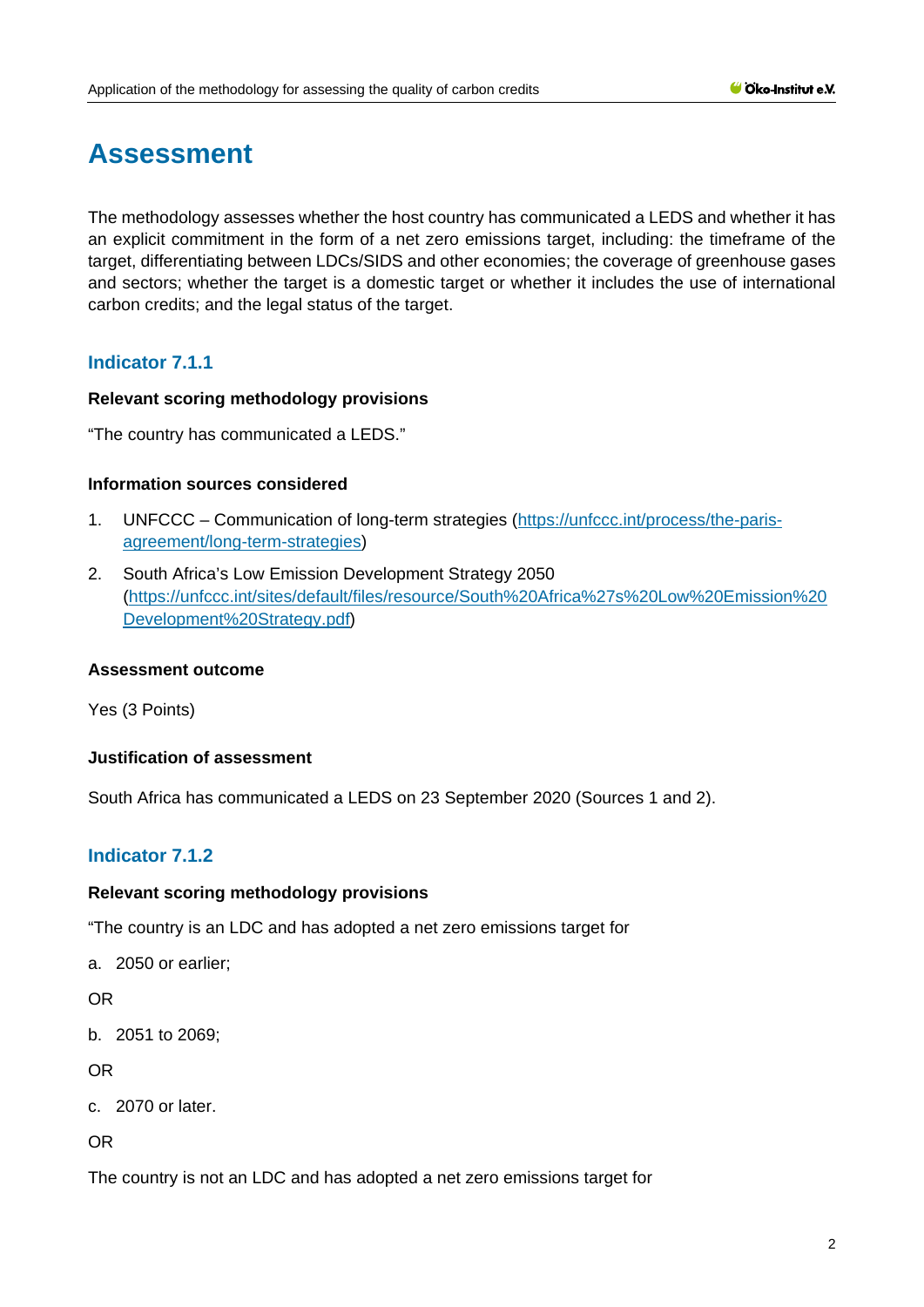d. 2040 or earlier;

OR

e. 2041 to 2059;

OR

f. 2060 or later."

# **Information sources considered**

1. South Africa's Low Emission Development Strategy 2050 [\(https://unfccc.int/sites/default/files/resource/South%20Africa%27s%20Low%20Emission%20](https://unfccc.int/sites/default/files/resource/South%20Africa%27s%20Low%20Emission%20Development%20Strategy.pdf) [Development%20Strategy.pdf\)](https://unfccc.int/sites/default/files/resource/South%20Africa%27s%20Low%20Emission%20Development%20Strategy.pdf)

# **Assessment outcome**

Sub-paragraph e is applicable (3 points).

# **Justification of assessment**

The country is not an LDC and has adopted a net zero carbon emissions target for 2050 (Source 1).

# **Indicator 7.1.3**

## **Relevant scoring methodology provisions**

"The adopted net zero emissions targets covers

a. all sectors of the economy, including international aviation and shipping, and all main greenhouse gases (CO<sub>2</sub>, CH<sub>4</sub>, N<sub>2</sub>O, HFCs, PFCs, SF<sub>6</sub>, NF<sub>3</sub>);

OR

b. at least 90% of the country's GHG emissions;

OR

c. less than 90% of the country's GHG emissions."

OR

d. No information is available or it is insufficiently clear."

# **Information sources considered**

- 1. South Africa's Low Emission Development Strategy 2050 [\(https://unfccc.int/sites/default/files/resource/South%20Africa%27s%20Low%20Emission%20](https://unfccc.int/sites/default/files/resource/South%20Africa%27s%20Low%20Emission%20Development%20Strategy.pdf) [Development%20Strategy.pdf\)](https://unfccc.int/sites/default/files/resource/South%20Africa%27s%20Low%20Emission%20Development%20Strategy.pdf)
- 2. South Africa's first NDC which has been updated and communicated to the UNFCCC secretariat on 27 September 2021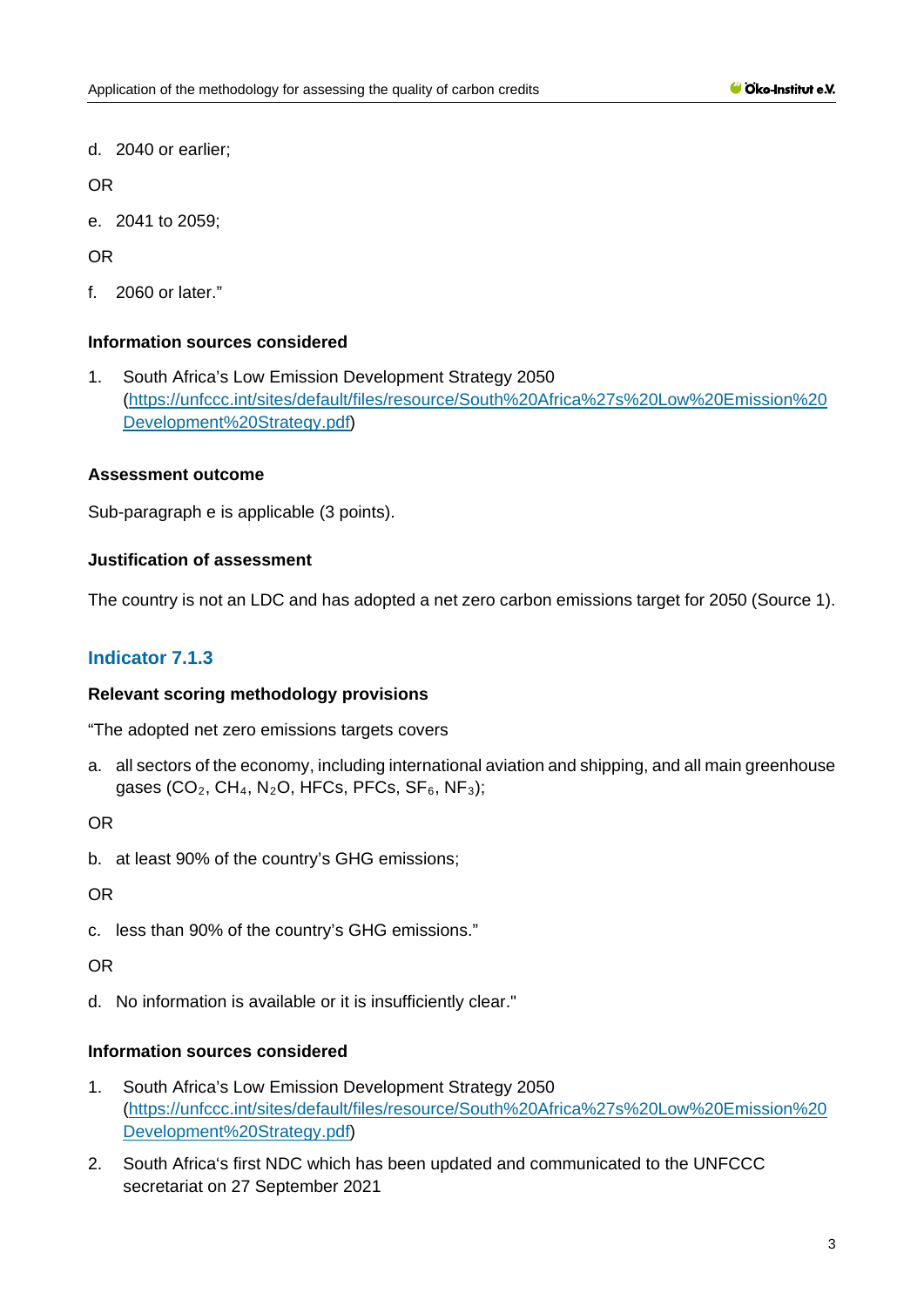[\(https://www.environment.gov.za/sites/default/files/reports/draftnationalydeterminedcontributio](https://www.environment.gov.za/sites/default/files/reports/draftnationalydeterminedcontributions_2021updated.pdf) [ns\\_2021updated.pdf\)](https://www.environment.gov.za/sites/default/files/reports/draftnationalydeterminedcontributions_2021updated.pdf)

#### **Assessment outcome**

Sub-paragraph d is applicable (0 points).

#### **Justification of assessment**

There is insufficient information to assess the coverage of the target (Sources 1 and 2).

# **Indicator 7.1.4**

#### **Relevant scoring methodology provisions**

"The adopted net zero emissions target is

a. a domestic target (i.e., without the purchase of international carbon credits but possibly with linking of emissions trading systems);

## OR

b. a target to be achieved with the purchase of international carbon credits, or no information is available."

#### **Information sources considered**

- 1. South Africa's Low Emission Development Strategy 2050 [\(https://unfccc.int/sites/default/files/resource/South%20Africa%27s%20Low%20Emission%20](https://unfccc.int/sites/default/files/resource/South%20Africa%27s%20Low%20Emission%20Development%20Strategy.pdf) [Development%20Strategy.pdf\)](https://unfccc.int/sites/default/files/resource/South%20Africa%27s%20Low%20Emission%20Development%20Strategy.pdf)
- 2. South Africa's first NDC which has been updated and communicated to the UNFCCC secretariat on 27 September 2021 [\(https://www.environment.gov.za/sites/default/files/reports/draftnationalydeterminedcontributio](https://www.environment.gov.za/sites/default/files/reports/draftnationalydeterminedcontributions_2021updated.pdf) [ns\\_2021updated.pdf\)](https://www.environment.gov.za/sites/default/files/reports/draftnationalydeterminedcontributions_2021updated.pdf)
- 3. Climate Action Tracker Assessment for South Africa [\(https://climateactiontracker.org/countries/south-africa/net-zero-targets/\)](https://climateactiontracker.org/countries/south-africa/net-zero-targets/)

#### **Assessment outcome**

Sub-paragraph b is applicable (0 points).

# **Justification of assessment**

There is insufficient information to assess whether the target is to be achieved with the purchase of international carbon credits (Sources 1 and 2).